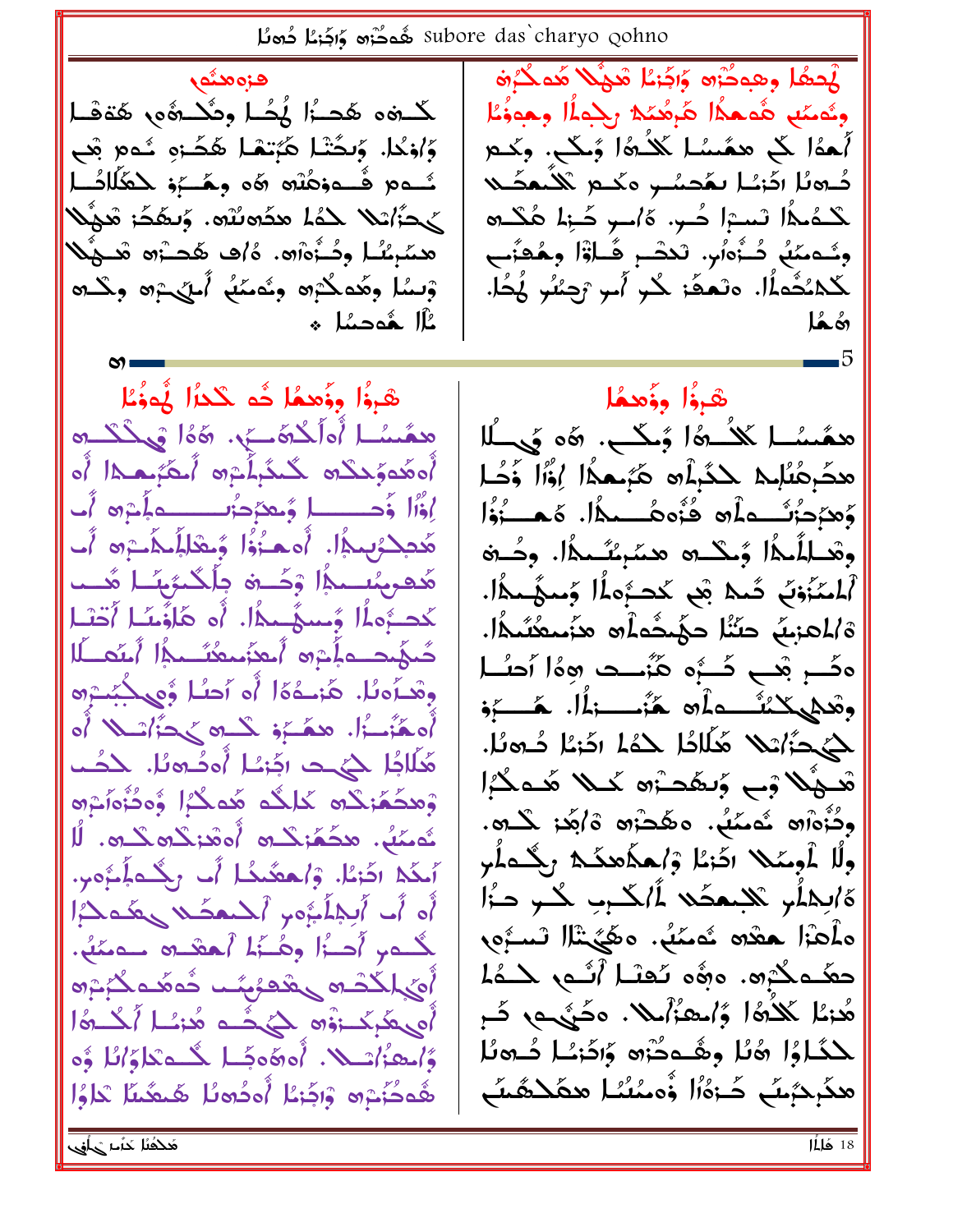Subore das charyo cohno هُمكْرْه وَاجَنْدُ لَهُ مُ دْهِ رَّسِنُومُا وُوسُنُيهُا وَ هِ هَكْشَمَا أَو هُ/هزَّمِنَــــى. أَه هكَــــزأا لِهُـــــدًا دْامْحَمْنَـا. أَحْمَــزَا لَمَــواًا. وْمَحَمــزَا وْاهِكُمَنَا: هَنْيٌمْ أَسْرَيْهِ! هَٰٓ: أَهْ أُهْ هُدهَٰكُلاَجُل حَدُّبٍ وَْهِ أَسْرَحَالٍ هَٰٓئِكُواْ. أَه دُونَــداُل هِمَنْھِمُنَــداُل وحُھـــرُوھا دُهنَـــملَمْ المسَّمَـنُـــملَمُ الْمُــــموجَوِّم هُّةوهُم حَبْرٍ كِحَزَّاسٌ وُسَعَّ هُلَاتْسَا هُوَهُم حُدَّمُوْا وَحِدَٰاتِكَ أُوزُهُا هجَـــزأا وهُـــوكُرُا هَجكَـــكَ. أو وَهَكَلَاتْهِا هِدَاءُ وَوَهَدِ كَبْرًا مَسْبِهُ صرتِه 1⁄4 سُرِيَّ الْمَــمُّلُ الْمَــمُّصَدِّ هُعضَكَة. أَه شَعَزَا هُماً صَحَبَه وَه هَ حسَّلًا مِنْهِمْنُ الْمَحْمَدُ إِنَّى الْمَحْمَدُ هُرِحِسًا تَبْحُل وَشَمْنًا لِمُحْمَّا شَعْعَلَكَتْنَا همُــــتُلُّل هَجكُـــه. أو جُوثَــولُّل أه هُدكُرْتِرْه وْهِدْهُ هَذّْ أُهْتَدْرُه وَشَمْعًا همّشهُلُما ووَّاس أَمِلْا أَمكُنْا هَكَمْمَا لِمِعْدُا أُملَٰكْمُا هُـمِحْكُمْ. أَو دُونَـولَمْ! تَعِيثُلا أَرْمَشُولُهُ شَكَّوَٰٓءُ ۖ أَو هَجَّـزَآاً ۖ همَهِمْنُدَأَ. شُومٍ أَمَنَا أَحَدُّا هَدَكْمَا لِكْتُبِ وُسَلَّوُتُفْتَهِ أَيْرَةَ هَالِيُهَكُنَّةَ أَهْ لَمْحَدًّا وَهُمَا ُ شُرَّهُ مَنْزُهاً لِلْكُعِنَّهِ الْمُحَمَّ تَعَذَا لَمِداً وهَدَا أَحَدَهُ هَزَيْتُدَاْ وفَعفَهُ آَهَمْ هُـدَكْرُا. أَه دُهنُـدَاْ! لْكَنِكُمْ زُولًا وْهِدْدَهْكُلُوهْ أُوهُدْرًا وُو هسَّمسُدًا وهَدَا هَدكُمْ وهُدكُمْ! هُـــوكُـُرْا. أُودُهنَــولُما همَنصَّنَــمدُّا. وهُدهْبِ هُـِّزْهِ. أَو هِجَـزْاً لِمُحِـدًا وَهَدا أَه أَحِبُ لَمُحَجَّدُ فَوَهُدَ دُرُ ا أهمْهَاْ! وَبِ أَهْتَمْ لَاهْدَهْشَا. أَه وَهُوَا يَا عَظَمَ أَوْهُنَا وَهُ أَوْهِ مِنْ الْمَلْكَ وَالْمَسَامَ دُونَــواْ مِنْتَعِئْتَــواْ وَمِكْــفَ لَا لَماا تَاوُحِفُواْا رَوُهكُوه لَكُمْعَدُونُنَا. مْعِكُمِينُومُا هُدْمًا مَجِدٌ 1، أَه أُه دُهنُه}ُا همّئهمُنٌـم}ُا وقسكـْ أُه هجَــزِمًا هُجَــدًا وهُخُــدًا وَوَدَــدًا لًا حمَٰدًا أَعكُمُ! وُءكَمُنًا مَعشَكَة أَسْلَامُ لَكَ. أَه دُهنُه أَا هسَّهنُدُا أُهْتُمَ ۚ إِلَيْهَ إِلَّا لَهُ وَلَٰٓ اللَّهُ وَلَٰٓ اللَّهُ وَلَٰٓ عَلَيْهِ وَلَٰٓ اللَّهُ وَلَٰٓ وحُعَّمُل وجُدوقُهْل أُدْهِجُكَ لِكَحْكَمَا. لَكُمْ. أَو دُوبِهِ إِذَا مِنْقَعِينَكُمَا وُوتَعَيْنَنَا أَه هَـذَـٰٓ;أَا يُحَــدًا وَحَكَــُلَا فَاـُــلَ وَهِدَّهَ نَمْ هُوجَدَةَ الْمُحَمَّدُونَ أَو شَعَزَا حَدٌّبِهُ! هَبُعَــهُ! يَجِكْــدُ. أه لَمْمَاا وُوصِكْبُلَا لَلْيُصِ جُنِّدَٰدِيَّا هَزْنِهِ وَا دُهنُــه/ا همّشمُدُــد/ا وَلَــمُدُــه وُه لِمُكْتَرَةَ. أَوْ دُوسَوْلًا مِنْتَمِعْتِيمِ!. وِكُـهِ بِمُنْزَعِّـــَمْ وَجَــُـلًا هِكْــُدَعَلْهُ ا ودَكْتُ الْمَكْتَفْتُ دِيْجًا أَهْتِهَا. أَه هَدَاوِكَةِ أُهْدَمَ الْمَمَالِ وهَدِكْرَا سَبِيْاً هجّذاً لُحكًا وهُمكْرًا سَبِأَا جَهِمًا هُدوَجَلَلِيٌ أَوْ دُوسُولًا هِمُهِنَدِيَا كُب، أَه دُه نُـــه|ا هسَّـهسُدًا ا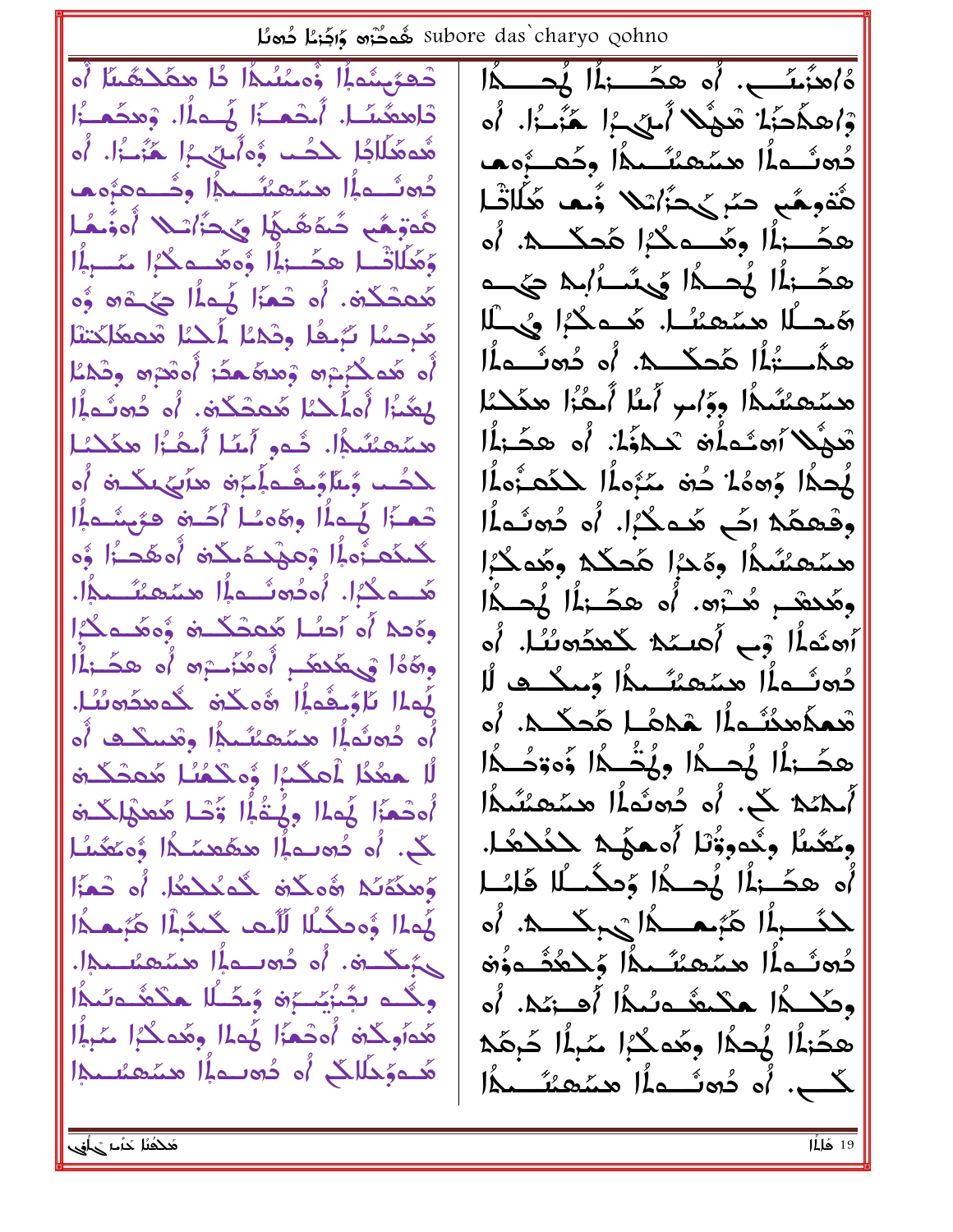Subore das charyo gohno هُدحٌزه وَاجَنطْ حُملُ وِنُدِهِ وَٰذَا حَقَيْبًا كُمْ كَعَٰذًا أَوْ كَمَد وِنُوهُواْ هِعَمْنَاْ حَدَّبِهُ! وْإِلَىٰحِمَٰهُ مِّع كَفَعْشَا هُسْـةَكَّة أَه هَـدَّاْ لَمَـداً. كَفِّقْدَا أُوسِيَنِيْهِ. أَو هَذَا الْمُحَبَّدُا وهَدًا أَه مكْبًا كُبِّ كَعِنُوءًا هُوكَة وهَٰدُرَا وَهُوَدُمُا ۖ كَكُفُرُواْ إِ يُوجَدُ. }ُو أُودُوبِهِ أَمَّ الْمُسْتَعَمَّدِ إِلَّا لَهُ أَوْمَلُوا لَهُ مَا أَوْمَانًا دُوسُولُمْ هِمَيْهِمْتُمِمُّا وَجِبُهُمْ لِمُؤْسِوُلِ ههُممُا أَو كَعُبُلًا هُـوتَدَلِكُهُ. أُوضَعُزًا هُهكُما أَحدهُمْ. أَو هدَّ:أَا هُدَهَّا. لَىء|أبصريْكك أَمعكيَّــه| شَــا وُهِكْنُيْ وَالْمُ وَسِيَّاتِ قَوْلَ الْأَرْبُنَاتِ ادَّنْـا دُهِ مَدْدِهِ وَيُـــومَنْهِ. أَه حعَـــمكْرَه ونُـــممَهُ. أَه دُهتَـــملَّا دُهِ بِهِ أَلْ هِيَنَهِيْنَــٰهِ أَلِي الْمَهْرَةُ وَأَرْجَعْتُهُ أَيْرَاثِهِ همّعنْتُـــداًا وَرِكْـــتْمَاُهَ ٱلمَتَّـكـــبِ هُعجكَــد أَه أَ جُدْجُلِّمَ; وَجِنَبُت أَه مَطْلَكُمُ وَالْحَنَّفِ. أَو هِحَـزَٰءُ! لَمُحـدًا! هجَـــزِلَمْ لَمِــدا. وكَرْكَـــرَه أَه هــزُوْا وهُمماً كَمِ مُزْدًا ذَكَراً أَحِكَمْ كَبِ. هُعِنْهَالِكُمِنَّى أَوْ دُونُولُمْ مِنْتَهِنَّيْنَا ا أُه دُهنُــه|ا هِمَّهِمُنَّــمِمَّا وَذَهمُــا وُّەھُلَّا وُحِكَكَمُّهُما كَا ٱوْنُهَٰا دَرْتُى ٱُو وهَكِدُولًا خَاوَتَا تَهُتَعُدًا وَحَعَكَ. أَه مَّتِهُــٰهُمْ هَعِنْهَا كُلُوكُــهِ . أَو دُوبِـولُمْ هكَـــزِلُمْ لِمُحَـــدُ وهُوذُــُـــل وَمـــــرَبُّ هِمَعْسُمِا. وُوهُـلًا وُحِكَدْهُنَـواْلَ حَـل هِ هُوَ جُدُوبِ حَدَّمَتِ جَدَّا مَنْدَمَدٌ. أَو أَوْنُـٰٰٓهِۢا وِلًا خُلِـهَعننَـٰٮ وِثَـٰادَا خَـٰٓوَٰٰٓٮ ۖ أَه دُونَهُما هِمُنْهِمُنَّهُ الْوَجْعَا وَلَمُخْدِمَا مَتَبَعُّدًا هُعَهَّدَكَةٍ. أَو هَدَّبْلًا بِمَا مَّەمَّلا كَسَّوُّتْتَا. وَحَنَّى وَحَسَّى مَتَّمَّسَى وهُوَوُمُ وُوصِيكُم أَو هُوكُمُ وَمِلْوَوُ لْحُــدٍ هُـٰٓئِـٰلَ حَـُـدٍ كَـٰهِــٰٓۥٗا هُـُلُّا وِحْتَفِعْـلَ. هَدَهَ: كَمِنْ مُهْلِكُمْ مُهْلِكُمْ مُهْلَكَ مُوسَوْمًا وأحسدًا كُلِّي وَتَذَبَّبَ بِنِيهِ وَتُأْثُلُوا همّعسُما وَأَوْتَحَا وُحَمَّدُ وَأَمَّا هَسـة/لآه لَلْمَهْتَـل أُمحــُرا قاحكْسًا وٌوْمُدْدِهُمْسِ حَمَّدُهَا أَدَّدَهُ مَجْمَدَاً. ەكرېڭغاشى ھېتىككا سىمھە ھُزئا هَنُــوبِ هُـ:ئـــا. خَـمَّـهَــهُــا وُوتَــهِــزَانُا وَدْهِقْدا. وهُمسمَانَكَ وْهَدّْبِدْبِسَا كْلًّا كَبِلُرٍ هُبَ وُهِبُنَّ خَرِهُا وُنْكُسٍ تَمَّـــزًا. فـــزُّەم كَكَعُــــو ەكَـــْزو أُووُوجِنُّلًا وَلَـ تُسطَّـبُونِ حَسَّعْتُـولًا أَو حكَبُمُّه أَا. أُوكَّرْ كَمُلَّهُ أَوْ أَوْ مَنْهُ اَلْ لْمُبْلُّولُم أَوْا لَكُفْكَتِّهَا. ضَمَّا لِلصَّلَّا. هُزمنُم هُزئا كَالِكُتْ كَبِلَٰتُومِ وَهَاصَلَاتِ حِعْدَوْ ۖ حَدُحَتْنَا. وَدُا ۖ حَمَّدُتَا. وَدُوَّا لْكُمْرِ شُمْأُوهُنُّوْمِ أُمَكَّمْ أَا. أُمَّتُدِكُمْ ݣَعْدَة سُلَّا. هَيْدِ حُتَّمَّتْتَهْا. مِتَّوِ گُه کَعَکْبُوسِ اُه هَجَّنَ گَسُنَالُولَمِنُوسِ هُدزبِ حِكْمِعْتُمُكُمْ وَمِعَمِّعْهُمْهَا. لِيُؤْوِ هَاسَكَ هَسُلَ كَمِكْتَهَا مِنْصَادَهَ لِكَتَعَلَّا بِّي كَرِلُرٍ كَتْبَ دُنْ لِكَسُودُرٍ. لَكْضِ مِنْ مِنْ مِنْ مَكْسِيلًا لِّلْكُنْفَقْ : أَن هَدَفُنَا حَبَّد يَجُوبَ  $11/6$  20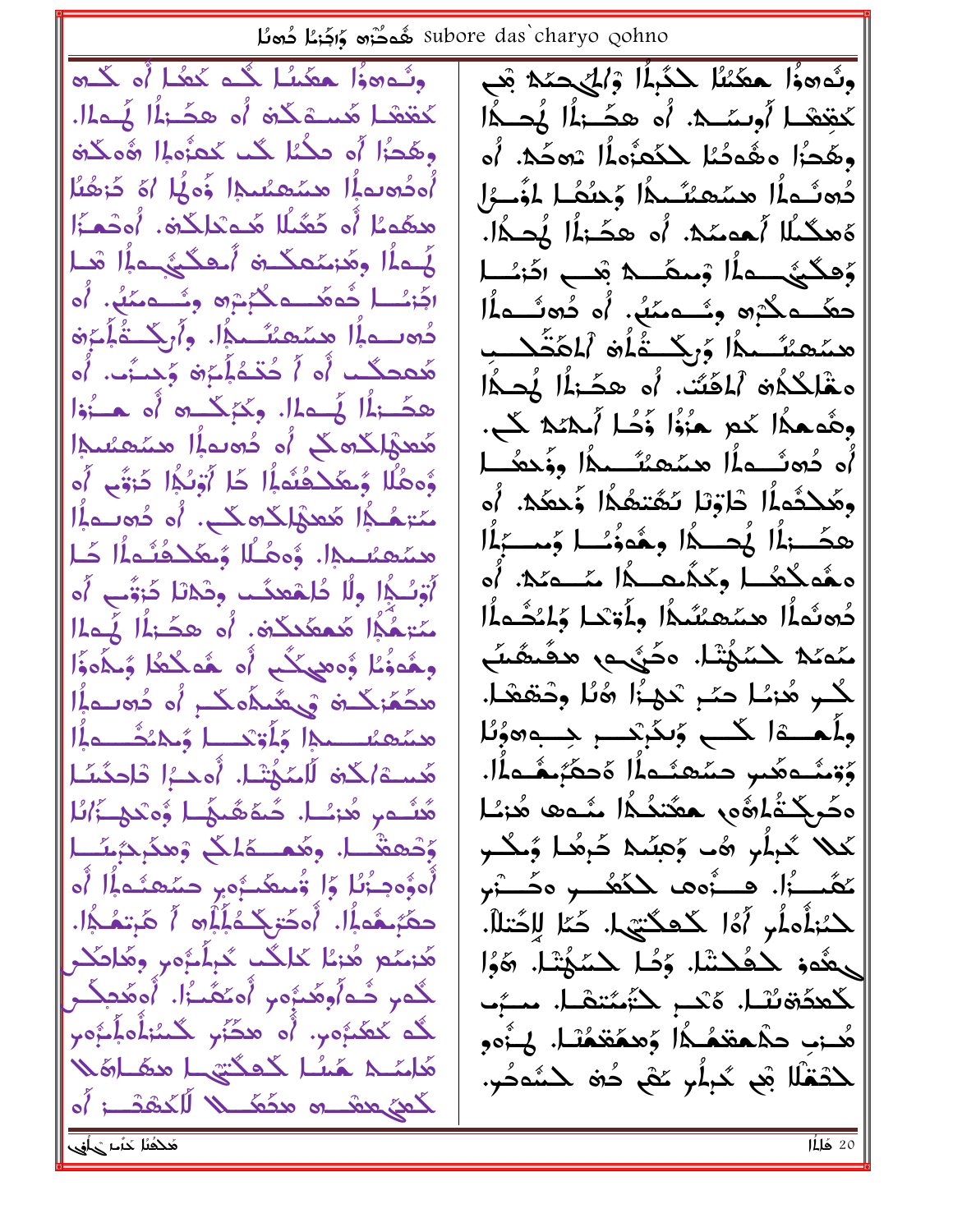Subore das charyo cohno هُمكْرْه وَاجَنِيْا خُمِيْل لَّاقُكِتْمِ السَّجْتَ لَّاسَجْتُمَا هَدَةَوُب حكُـــد للطَـــْ:وِهُلُّا هُنَـــى. كَتْـــت لَّامِدَة سُلَّا. مِزَحَّب لَّالِحِثْنَـا. مِدْهَوِب لَّا لِكَتَّتَكَــب وُّومُـــل هُـــلِلْ مَمْعُــــتُلُّ). لَمِكْتَا هُعِدِيَت لَلْقُسِمِهَا. هِدَهِ لَلْحُوْقَا. تَدَفَّذَا هُسُر حَدَّبِلُر. هِعَدْر حَنَّقَلًا. تَعْدَمِبْ هُٰذِب كَا لْمُعَتَّمُمُّا وَمِمَّعْمُنَا كْبَوْ ݣَعْسُتْلَا. فَنُا كَحِلّا لْمُتْدَا. وَكُط لِيَّهِ لَاتَعْلَل هُـدَٰبِلَٰـبُومِ هَـنَد أَكَــنَ أَو مسَّدٍ هُــزبِ حكْلِمقْكُماْ وَهِكَقَكْكُلْ. مِثْوَضَبُومِ. هُدَكَّتَ هُابِّ لَّا ضَلَّاهَا أَو لِخُومِ لِحَقَقَالَ بَعَے کُبِلُر. کَفَے دُفَ لَللَّمَكَــد. مد*هًـــوهَــدا لَّ*ائــــ وهْلالل كَلْكِمَاْرُه وُمُزْهِمُمَا. هكْتَ أَبْ تَقْوَبُائِيَكِ كَثَــد ككَتَنفَــد ؤْمِنُـــل هَـــلِلِ غُر أَه قُالُم أَه هُسُرُهر كَاحُبْلُلِّبَ). مَكْمُـــتّْلَّلُ. ثَــْكُــدْا هُـسُــر حَـكَــبِلُر. هبُ لَابُحِتْلَا. مكْلِيُ لَامِيتِتْلَا. مِكْتُب هِهُومِ لِكَنْقَـلًا. كَـرَوْ كَهِنْتَـلًا. فَنُـل أَه هُدِكَـــز كَلِكْـــه لَمُتْـَــل هَه أَوِنُل حَمِلاً أَتُدَا. وَّحُما كَتَيْهِ أَلَى هُمْ جَ وْهِعْدُا كَالْحُدِهِ مِتْبُرْدِهِ. مُعِضَلا لَا لِلْمُتَنَّــــــٓرَا. أَرْدُا كَــْمَـٰزِعْنْــــــا. دَ/نُــــــــــب عَجُتْهِ. مِمَائِبِ لَّاقُحْسَهُ. مِكَنِّى لَهُ لحكتترا مدة تمثل وكملا كحدُب حقحهِ كَتْݣُسْلًا. هُدْتِسْتْ لْلْكَتّْبْ مِنْهُ حْتّْسَالْ حَدَّمَتُمَا أَوْهَٰٓزُواْ. هَمَنُو هَرْهُكُمْ كَلْمَرْ وَوَهُدِمٌ كَالِكُمْ هُدَاتِ وَمِنْ حَبَّى مِنْكُمْ إِلَّا ھَبِّتَعَبِرِ بَعْجَسُـرٍ. وَلَاَشُـورِ وَكَذُومَـُـرِ وْهِــــُّوّْا. أَه أَمِينَـــا أَهوْيَتَـــو كَاهَـــا أهَبُعُل شُعُل \* هَبْتَعُبْوِمٍ مَعْصَنَتِنَا كُومٍ. أُوجَرَا أُو تحلمأا مملأمحا هَصْلا هُـْمُا لَلْاهُا لِكَـتَفِعْـا هُـكْبِ وِهَٰزَكُــدُ همَّسُا وهَدَّزِهِ بِكَنْتُهِ بِدَّتْنَا هَزَتْهَا. وَقِي لْحُـــو حرَّبٍــزُه لَم حَــْـرُنَا هُنَا أَــــو وهَجْحـــه ىُكُمْ هَفَرْهِ كُلُه. وَهُكُرْهِ كُلاَدُنُا دُونُا لِكَتّْقَعْلَ وَاثَّبْنُا دُوبُا. مَعْهُدَنَا لَكُلُّو هَذَا الْمُسْتَقَدَّ كَمْلًا ضُنُّوْاتِهِ. حَتَّىٰ كَمَنَّائِمَىٰ هَٰلَاضًا. أُوسَّمت ومَبَّوَماً احفَاؤُا وِكَعَنُوماً!. كَمْعَ كَلِّ حَمَّرُوماً! كَحَــُرَا وِيُمَثَّــٰماُو كَـــلا كَتْمَــو هَدَنَكـــنداُو لًا مَحصَرُتَــدًا. كَــرٍ مَحــوهُرٍ أَبــِـمْ هَبَبِ لِكَحَــرُا ەكَوْݣَ بْعَ هُيُّدَوُــرِ هُدَوْلِ هَتْيُرُا. ەَعْتُدَا وَسَهَّـٰهُا ٱلْمَـٰمَٰتِ ثُـَـِ قَـٰلَةَا وِكَمْنُشُـٰهِ اُلْـ هَٰلکَــاُنۡا. وۡـُــٰوۡوَا ۖ خُــٰـوٖ ہالۡاَـُـُـٰہوٖ ہٗکُ;ہمُــٰـوٖ لَّمُهُ. بِهُمُّ هُبُمُا ؞ فزهعتم وزقوا لْمَحْــوسمًا أَهْبِــمًا. وهَي—بِلُم وَصَّــمًا. ولَموْجِمًا فَــلِمَّا تَـمـــاةا وَبِـمَــْتِ حَــوَه محككتا ولُا تَعْدَوُوْظُاْ. حْيَهُمْ هَٰحْظُا وَوُّەهُا وُّاسِّيْءُ! وَجَسُلَ حَيْثِ عُدْهِدَا جَيَّوْ. وْافْ خْلاَدْنا شَعط هُوها هَكُرْ. حِلْهُه لِمُمْرَا مَكْلُما حَبِّسًا وُحِفْطَهَا وِلْوِهُدوْلًا حَكْفُتُم وِحُمِّلًا هَه وْالمَفْكي أبقَد مكلا ـلْوِهُدومُاْ وَحِكْثِرا وِلْمَلِي لِلْإِ حَيْجِ خُطْطًا هُدَوِّي. وِحْدَه عُلَّا هِدِدَسًا دَابِكْتُلْ \* مَحَفَّفًا حَيَّد تَحَفَّفَ  $\frac{1}{2}$  فَالْمَ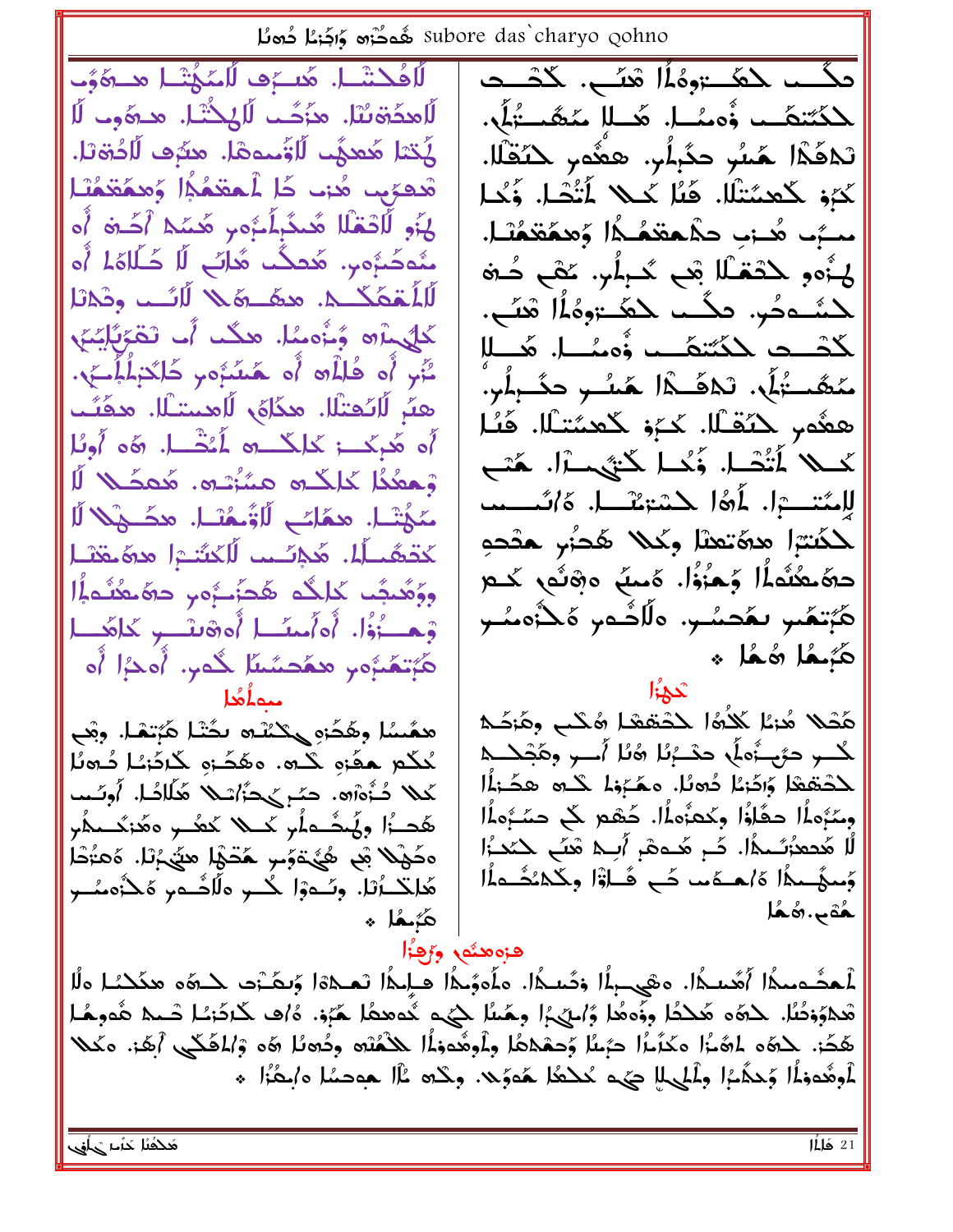Subore das charyo gohno هُمحُزْوه وَاجَنِيْا حُمِيْا

هْبِؤُا وَرُقِيَٰٓا هُمْ جُدُا لُهُوَٰٓءُمْا أَلْكُمْ هُوَجِبًا وَثَمَّا مِكْحَمًا مَا يُحْزَا عَنْــب هَــــــا هَــمُبَيْتَـــــه وحَــمعَنْـــا. أَه محككا هُا مِتْلَا وَمِمْتُمَا عَبْ وَجْهَلَا أَعْرَضُهِ. أَو هَٰامُتَنفُسْا أَو هَٰتِي هُنْـا. لَمْكْسًا أَو وَكَمَكْتُ عَلَيْكُمْ. شُوووُ هَّزُكُمَّا وهُدهَ وَحْكَسَهِ أَو حُسَلِ هُدَهُ وَ حْدُه بِهِ أَحْرَبُهُا وَحُلِيًّا ۚ جُدِّ مُحْجَدًا. أَو وثَّلاهَ! ثُم يُحْجُدُ. أُو أُب تَعلَّا وثَلاهَ! لَمْحْمَا هُـد حُحْجُمَا أَو حُحْجُمَا حَاجِوَةَا. أَه كَـا حَدُّزًا وًب مِرْجُرُبُـمِلًا ۖ كَرَبْتِهِ أَيْكٍ. كُتْ هُنْݣُيلْ وَهُمُّتْ كُرْتُعْلَى. أَتَّ تَعَـلًا ومَّهتَبَ مَّتَنِــبَرْه لَّا وَّسْـعَـ. أُه وُجْرَه حَجْلِلُه لَا هُعَضْلاً هِ. أَه لَاسًا وهُدمَكلاً وهُ مَكْلُو حَيْدُهُمْ الْمُؤْسَّلُ وْهِرُحِـــزُب، أَو نُـــوهِووُا وُبِ أَيْرَجَـــدُّا كَسِيْتُسِيْدًا هِلْلِيْدِينَ. أَيْ أَبِ تَعِيلًا وَلَا مُحفَّـهَا أَه عُـٰلَـهُـا وِثْـهَا هَعْنَـا مْـا كَتْتُوْا وْهْرِكْتُوْ شّْبْ كْبْلِزّْهِلْمْ وُهِ يْدْهِوْا وُه حِكْنُا لَلأَهُ لِهِ. وقَعْقَع قُدِ يَفْقُلُ وًت هَعَهُمْ أَوْتَ أَوُّبَعُنَّهُ إِلَّا لَكُنَّهُ هَزَّى لِمَ وَدْمُـُـلْــهُــُلْلْ هُــدَّدْءُلْ لَمِنْـُـدِيْلُ وُو يُومِعُلْ هُكُمِكُمْ لَكُ مِنْمِعُثُمْ لِمُدْمِنٌ وْهِمْرُوْ لِكُمْكَكْفَا. وَثُم رُهِنْنَا اخْدَوْا وُتِكَلَّكُفُ وَأَجْرَهُ وَهُشَبْهَا لَكُمْخَلَّكُمْ أَ وهُدفْكُمْ أُهوهُدَكُمْ كُلْعُكْفُنُهِ}ُا وًت تَقْعَدُ أَوْحُلَ وَبَ أَوَّبِكُنَّ أَلَّا أَنَّ وَلَّاحُلَّ

هْبِوًّا وَرُهِّزًا كُـــرِ هُوَجِسُــا حَمْــا قُبِي كُنـــتْزَا وكَعِّمْنَــا. هَعْكَــْـب قْبَ تَنْتَــا الْمَاءُ الْمَسْرِرِ الْمَشْرِيَةِ مُعَهَدٍ الْمَدْيَدْ مُعَهَّمٍ هْهِكُمْخُسًا شُدْهُوْا جُنْسُرًا وَٱسْتِكَوْ وهَبِيهَ وَ حَدَّثَكُمْ حَرْبُهُمْ وُالْمَالِ حَكَمْهُمْ ا ةُ/فَ حَذَكُمُ الْمُهَا. وَضَرِيحُهُ الْمُكْتُمُ وَأَوْ قِبِ مُلْعُدًا مُكْلَّدًا دُّلْتِ وَهُا ەَحَبِّ فُونُهُا وَمِرَحَزُنُواْ لِأَسْتَحْمَدُ اْلَمَا حَبَّرٍ وُهِهَا حَزْنُهُا. كَرِ بْغَى وُحْلَاه هڪم لا اُوسے ووُڪ ه دَبْكِتَوْهِ لَا هُجِكُوهِب. وَلَا كُبِ وهُحكُموم مُوم حدةٌ مِ حُمدُهُمْ! هُذُنُــمدًٰا وَحَزُّه، اُنُــه اُل. نُــه%وُّا وَــب وَّجَدْدًا هُسْتُـدَّا هـااِ ٱنُـه. ەكَـرِ لَا هُفْعَا وَهُ! غُمْطُ! نُشَبِهِ خُثُّهُ! لَتَعْدَدُهُمْ حَذَّبْهُمْ نُورُواْ مِيكْسُلَا كلأةمُــا. هـــرُم وَبِسْـــره وهُعِمُــا الْمَاءُ بِمَ مُحْمَىٰ لِمَرْتُمُ مَا الْمَثْمَةِ، وَأَمْرَضَهُمْ وَيُحْمَدُ الْحَجَّرَ الْمَحْتَمِينَ مِنْ الْمُعْرَو للحُلْكُــــا وَحوَجِسُــــا خُـــــواؤُا وهَٰذَهُنَّهُ لَهُ نَدُدُ لَذَا اللَّهُ وَتَعَهَّدَ Zro. 0)ُڡ ێڡۿؘ*ڂٛۮ۫*ۮ ڸۻؘڸڞ*ۘٲ*ۄ لِمَعْسَنِهُ الْمَصْهَامِ أَوْصَلَ الْمَسْتَمِرِ ھَٰٰہُ صَلَّے ۔ وَکُے کُلاَحَۃ سُل صَلَّے اللہ

مو<br>موارثي المفكمة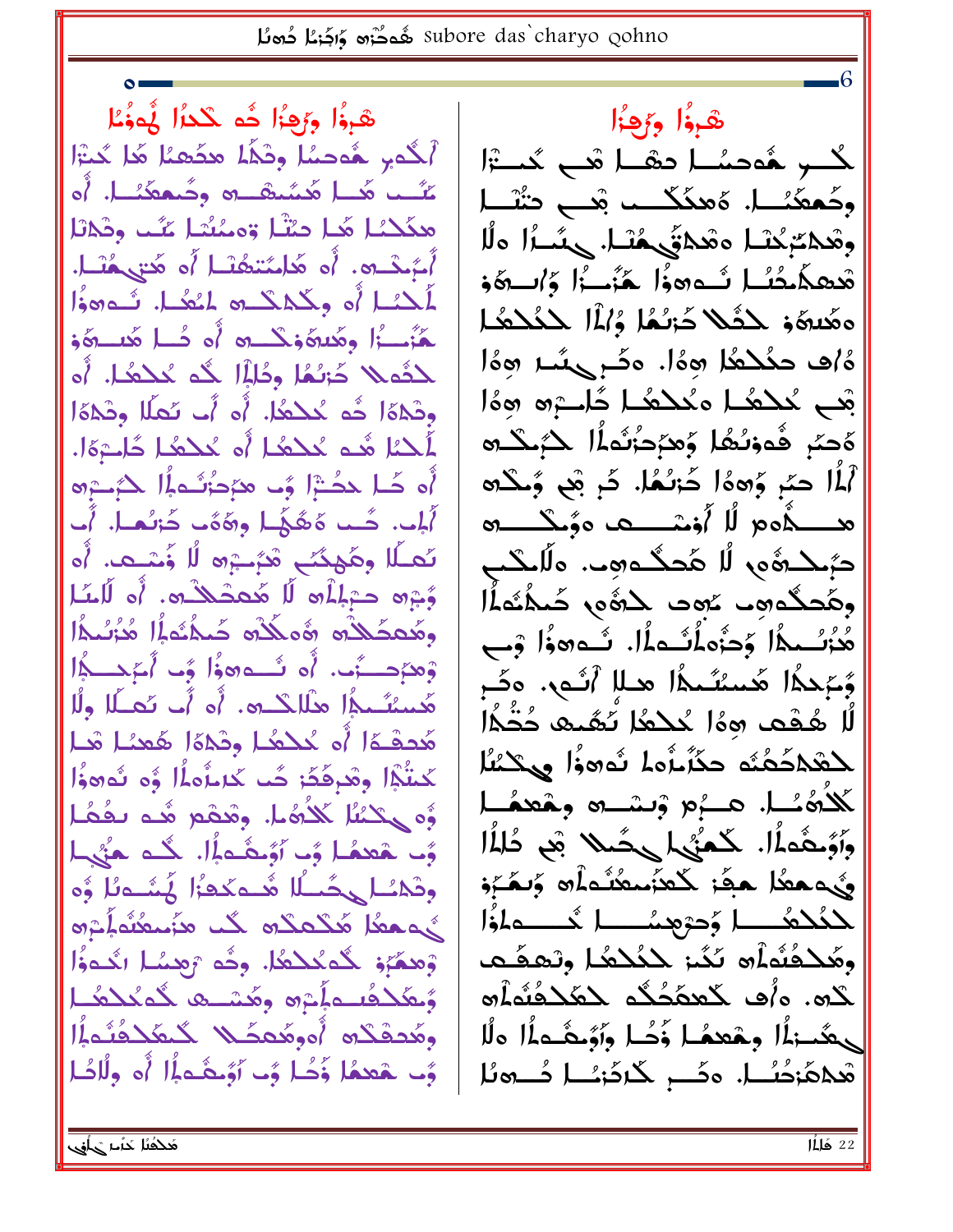Subore das`charyo gohno هُدحٌرْه وَاجَنِنْا حُمِلًا

هُدهَ، هِدَ أَنْ أَسْمَلْلَ وَأَيْمِهِ وَدَوْرَهِ وْاجْنِبْا وِهْاِيُمْ خْتّْفْعْا خَاجْمْنُوا وُه يُنِسُل واً هَدَٰدًا. مِبْزَاجِدُهِ لَكُمْ هَٰذَلِاجُا وهُزْسًا هُـــم مُعْسُــل وُمعُـرحسُــل وُحْتَفِعْــل أُم أَه هَيِهِمَا ادُنْا دُسلَكَمَا نُودَٰكُمَا أَو وِكْمُنْا بُورًى كَرَا. أَو فَيْهِ شُوهَفْلا وُونُوذُنَا. أَو أَعنَٰهَا وِلًا رَهَٰ مَا أَوُحَوَا أَو إِذًا وَسِيَرْجِدْ شَرْدٍ. أو محكَّدَة كَسْدِهِ أو ئُےؤُنُا وُهْزِكُمِكُ ہِ : لُأَنْكُكُ اجَٰنُـا. وْحِعْتُنَا أُمِيكُمْ أُمِينَ أَه أَمَا أَبِينَا أَبِينَ أَبِينَ أسئ انْدار ومكْبكرهفي مصفصكاً هُــذَا أَحْقَــهِ شَهْبُهُ. أَهْ كَالْحَقّــهِ بِهْدُوْمِيْتِ خُوصُومُ مُدْمِيْتِهِ إِنَّ بِالْمَكْتُرِ حَّمَٰ هَٰذُلا وُهِ هَٰذَا كَانَفُ احْمَزَا وَحُـب هَ هُمُواْ وُهِ أَسْرَحُوا وَحِدَّمَكُمْ لَكَيْضُتَ كَعَدُّوءُا كَعُّدُومُا مِمَّدُوْا. حَجُّد وْهِهُ هَكَ إِجْبُدًا. أَو وُحَكَ زُودًا كُنْ وَ جَابَّعًا وُوحَكِبُا دَٰاوُحِـزَا لَّا مْحَابَعِنًـا. {لَٰا حوَّيها ادَّنْهَا أَمنَعِكَا وفُللَّاهِ لَأَصَّلِّك مُكْحِمَا لَلْكَحِتْرَا. وْحَمُجُلْهُا لِلْكُلُوا وُدْلِكْـْدَ أَتْسْلَ أَبِكَ ۖ وأُكَّـٰدٌ. وَجَوْدًٰ لِ رُّهُ صَدَارِ 16% وَأَوْلَمْ كُمَّرْفِرٍ وَهُدِهِ كَمْ رَ فَاذُا هُودُوهُا هِجُبُّا. هُـوكُـرْدُه فْسَّلِيْكُمْ شُمْسًا أُو فْاهُمْا فِمُّسُمْسًا. أُو هجًى: أَه قَاهُـا لِحُـُـب وَّه قَتَلِهُـا حُبِقًا. أَو فَكَسِيبَ أَو هَٰزِجَجًا هَجُنُزًا َكْحُب وُّه قَـْأَوُّا جَرْجُـا. أَه مَّوْكَـد<sub>ُ</sub>ه لمُستَدُّه فَكْسًا وُه قَامَتُنَاهُ! وَثَمْهُ!

هَهُمُومَ وَسَقَّمَهِ شَقْعَةً دَهِ خَدَهَ: أَا حَنْزِمُا وِهَٰذَٰذَا، ٱلمصلَّبِ حَدِّدِ هَٰلَائِبَا وهُنسًا بْنِي مُعْسًا وهُرِجِسًا وَجْتَعَشَا ەھَھىنْ، كىلا كَهْسًا وَحقَصْبَلًا. ة/هلاب وَمِ ادَّنْنَا حَسَالًا أَحْمَلُهُ ا هُولًا حَٰدُبُرا ةَالْمَوْهَد بْعَي آَءْهِ وِنُوذُكُمْ وڤَحَمَّمَدَنَّـُـمَاهُ كَحصُّـهِ وَجِبَ وُْمِمُنَـٰلِ ةَ/هَبَ لَا لَمُوسَىٰ ادَّنَا وْ/هِكُلْاَ هُـُــا لَمُكْتَبِ كُتْبِ حَيَّا هِلْعَيْرَا حَقْدَه شەمئە. ەڭئىتال تىبەر دېممىگە هِ هَيُمْلِهِ حَمْرٍ وْهِدًا هَكْسُلًا. هِخَاءَ وَحَسَنِ أَمِلَىٰ إِلَىٰ هَٰتَ وَوَهُ حُسَامِهِ حَسَمَهُ كَعِنْوَهُ الْمَسْكَلْمُ أَلْمَلْكُمُ وَلَاهُ حَقَّ ادَّنْـا وُاْفْ حْكُفْ زَوْلًا حْمَكْتْگُـولُّا وحَٰهِنُـا مْحِاهَ عَحُـا لَٰا رَجُـا. أَلَّا هَــدَّة هِهُا هُعفُلِيهِ اثْبَنُا هُو وُ}َ أَهنُلِيهِ هُكُمُ وَهُمَّا لِلْكُمْ أَوْ وَهُمْ كُلُوهِ لحَكْمَتْزَا وَهِمَيْتِ كَتْنَ لَأَلْحُدُهُ! وَنَمْتَلَا لكِدُّە، حَتُّلُّ لَى تَوجْلُ وَُ*لَحَتُ*لُّ كَلُّ مِ لْمُعَهْلُ هُوْلُ مُعَهُ وَلَا أَمْلِعِيَّةٍ لِلْحَكُمِيَّةِ. قَاؤُا بْعِي هَٰزِحِكُا أَمِنْدِ}. أَوكر كُلو فَحْيُهُا حُثُما شَدْلًا فُوهُما فَدُسُلَ. ٱلملسْرِ هُدَ لَا هُءهُا شَـوْلًا قَـمْ عِمْلِكُمْ أَعْمَلْ صَّعُل 16/عذَّمب هُزحدُ أَسَّبُرا شَوْبُلا قَاؤُا حَبْحُا. أَهكَدَكَ رَبِّ الْمَسْلَم